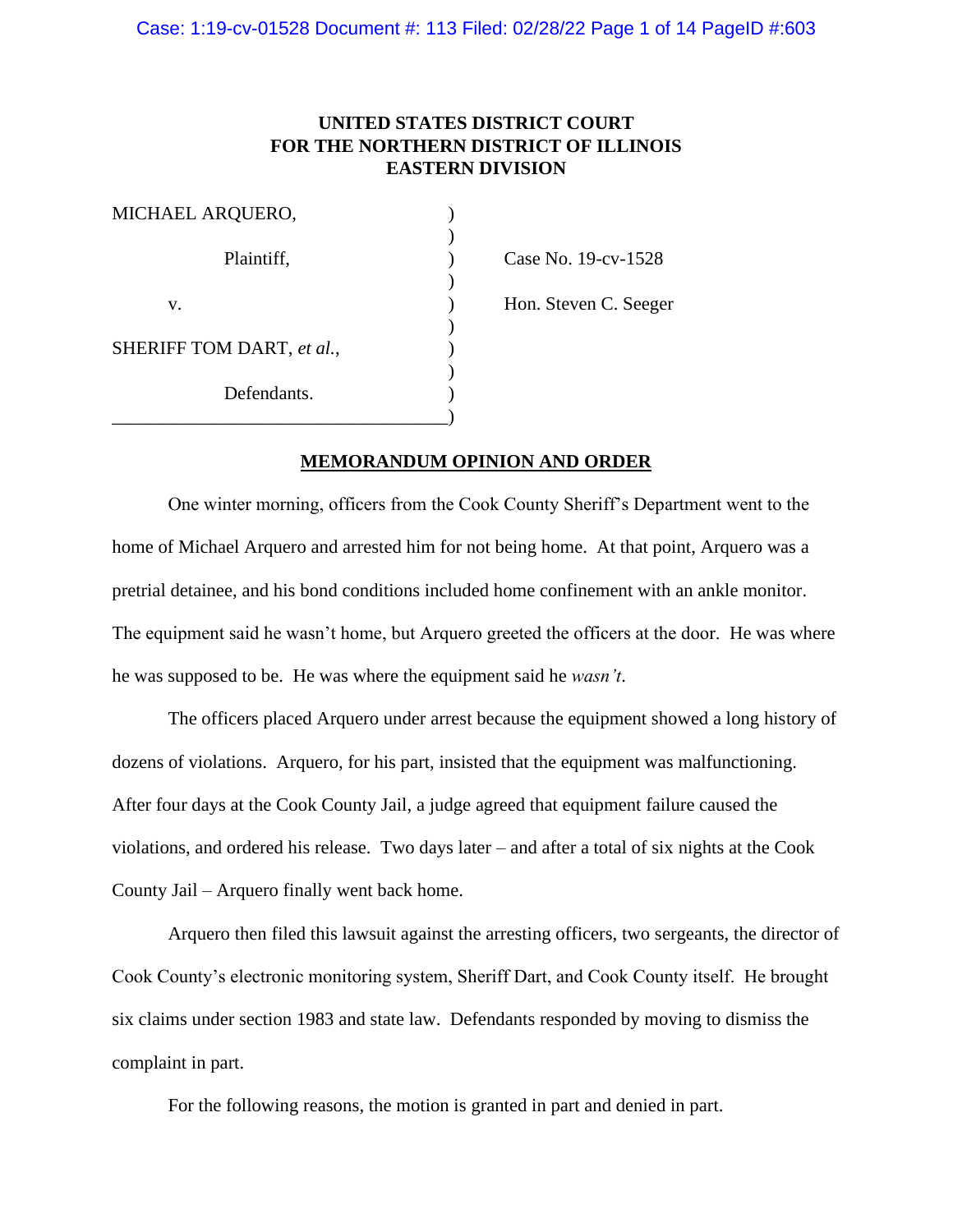#### **Background**

At the motion to dismiss stage, the Court must accept as true the well-pleaded allegations of the complaint. *See Lett v. City of Chicago*, 946 F.3d 398, 399 (7th Cir. 2020). The Court "offer[s] no opinion on the ultimate merits because further development of the record may cast the facts in a light different from the complaint." *Savory v. Cannon*, 947 F.3d 409, 412 (7th Cir. 2020).

Beginning in late 2016, Plaintiff Michael Arquero was a pretrial detainee in Cook County. *See* Fourth Am. Cplt., at ¶ 13 (Dckt. No. 106). In January 2018, a Cook County judge placed Arquero on the Electronic Monitoring System ("EMS"), which required him to wear an ankle monitor that tracked his location. *Id.* at ¶ 14. At that time, John Webb was the Director of the Electronic Monitoring Unit, which oversaw the EMS.<sup>1</sup> *Id.* at  $\P$   $\P$  6, 46.

As a condition of the EMS program, Arquero had to stay put at his home in Chicago. *Id.* at ¶ 15. He couldn't leave his residence without permission from the court. *Id.* at ¶ 17.

One month later, in February 2018, Arquero started having problems with the EMS. *Id.* at ¶ 18. The electronics began malfunctioning and misreporting his movement, so he told EMS personnel about the issues. *Id.* The complaint does not reveal how often he raised the issue. Arquero simply alleges that he "reported" the problems with the equipment. *Id.* 

The complaint then jumps forward eight months, without revealing what happened in the meantime. In October 2018, officers from Cook County went to Arquero's home, replaced his ankle monitor, and swapped out an EMS box in his house. *Id.* at ¶ 19. Maybe that episode was the first time that Cook County tried to fix the equipment. Or maybe not. The complaint doesn't say.

<sup>&</sup>lt;sup>1</sup> The complaint mentions Webb 15 times, but refers to him as "Sgt. Webb" only once. *See* Fourth Am. Cplt., at ¶ 46 (Dckt. No. 106). The Court assumes that Webb was not a sergeant.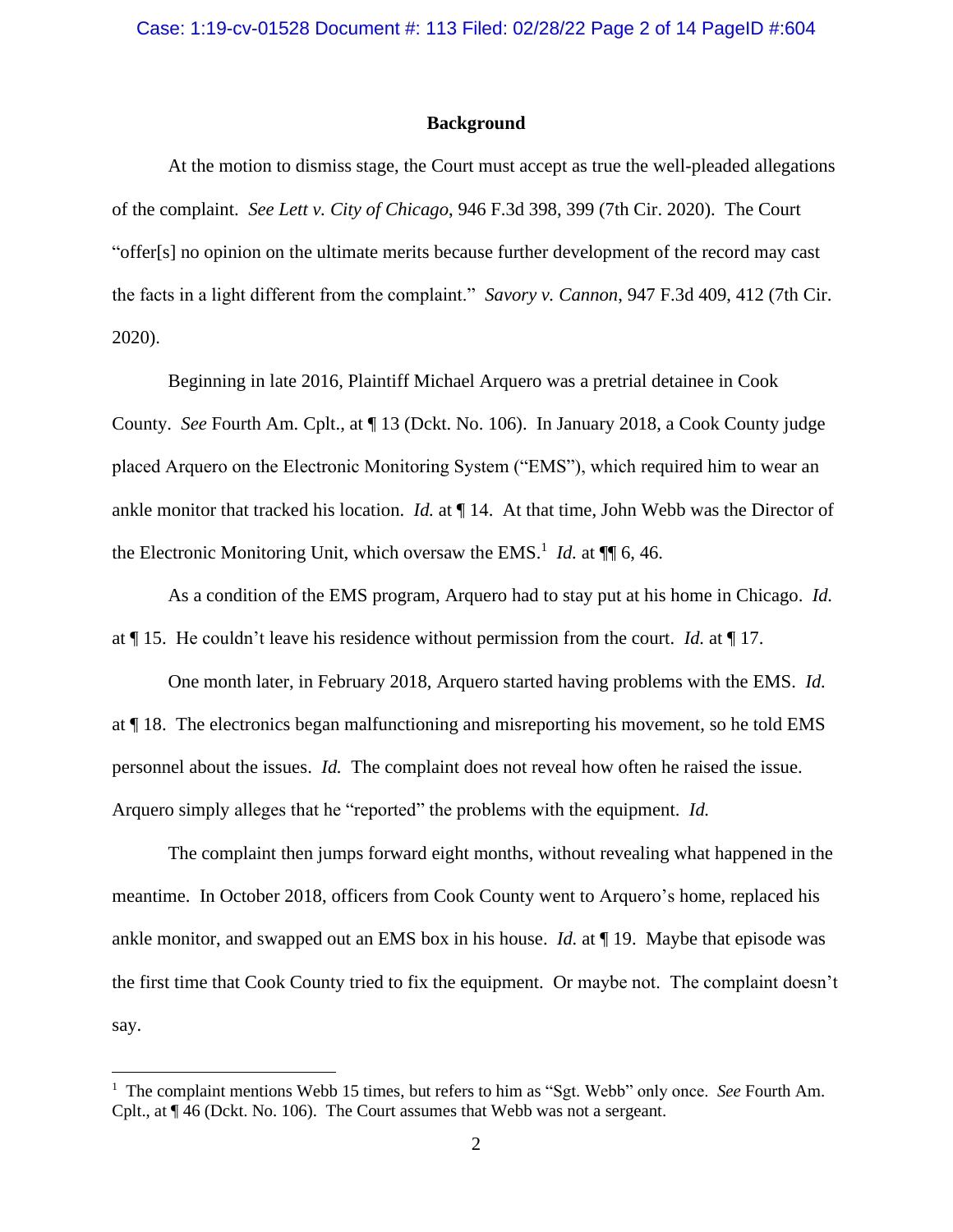#### Case: 1:19-cv-01528 Document #: 113 Filed: 02/28/22 Page 3 of 14 PageID #:605

The complaint then skips forward another four months. The key point is that, at some point, the equipment showed that Arquero was leaving home – dozens of times – in violation of his bond conditions. The complaint offers no details about when, exactly, the equipment showed violations. Maybe the violations were intermittent, or maybe the violations came in clusters.

On February 7, 2019, Officers Roman and Maroney went to Arquero's house to reincarcerate him for "excessive violations" of the EMS. Apparently, the equipment reported a total of 59 movement violations. *Id.* at ¶¶ 20, 23. The equipment reported that he wasn't home. *Id.* at ¶ 23.

When the police arrived, Arquero was home, sleeping. *Id.* at  $\P$  21. The police went to the door of the home, and told Arquero that he wasn't home (according to the equipment, anyway). *Id.* at ¶ 22. That revelation must have been news to Arquero, who was standing right there. *Id.* at ¶¶ 21–22. The officers could see that Arquero was home, but the equipment said that he wasn't home. His presence raised a basic question: Who are you going to believe, the equipment, or your own eyes?

The police voted for the equipment. The arresting officers apparently consulted with Sergeant Shaver and Sergeant Hill, asking what to do given that Arquero was, in fact, at home. *Id.* at  $\P$  23. The two Sergeants directed Officers Roman and Maroney to reincarcerate him in light of the history of dozens of violations. *Id.* So the two officers placed Arquero under arrest and hauled him to the Cook County Jail. *Id.*

Four days later, on February 11, a Cook County judge found that equipment failure had caused the "excessive violations." *Id.* at ¶ 26. The court ordered his release. *Id.* He was free to go, but he wasn't let go. At least not right away.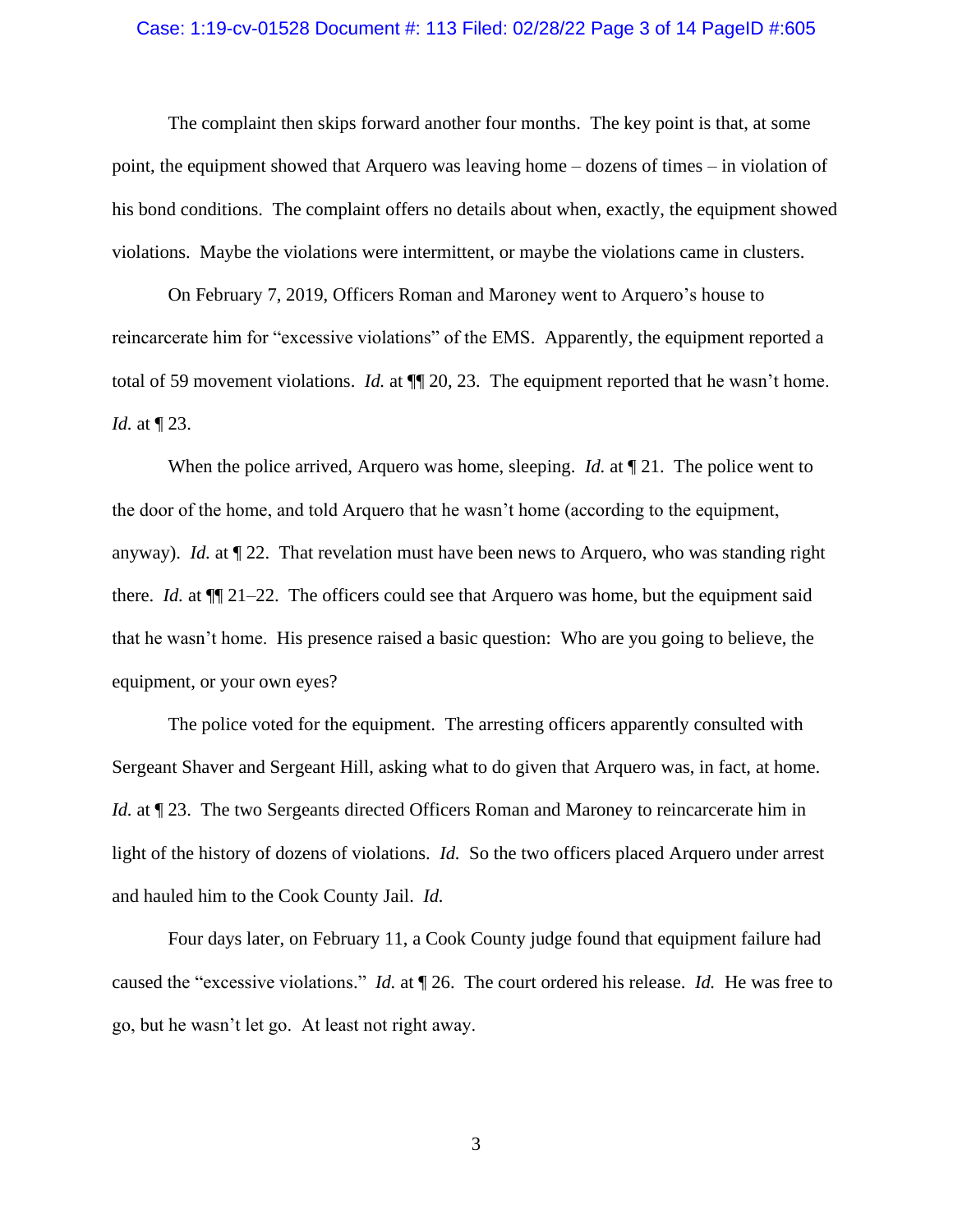### Case: 1:19-cv-01528 Document #: 113 Filed: 02/28/22 Page 4 of 14 PageID #:606

Two days later, on February 13, Arquero finally was released. *Id.* at ¶ 41. All told, Arquero spent six nights in jail. *Id.* at ¶ 25.

After that six-day ordeal, Arquero filed this lawsuit against Sheriff Tom Dart and Officer John Doe. *See* Cplt. (Dckt. No. 1). Arquero then amended his complaint four times, adding claims and defendants. *See* First Am. Cplt. (Dckt. No. 34); Second Am. Cplt. (Dckt. No. 63); Third Am. Cplt. (Dckt. No. 94); Fourth Am. Cplt. (Dckt. No. 106).<sup>2</sup>

In his fourth amended complaint, Arquero brings six claims against seven Defendants: Officer Roman, Officer Maroney, Sergeant Shavers, Sergeant Maroney, Webb (again, the director of the Electronic Monitoring Unit), Sheriff Tom Dart, and Cook County.

The first two claims are constitutional claims against the individual law enforcement officers. Count I is a Fourth Amendment claim against Officer Roman, Officer Maroney, Sergeant Shavers, and Webb. *See* Fourth Am. Cplt., at ¶¶ 12–28 (Dckt. No. 106). Arquero brings Count I against Cook County, too. *Id.* Count II is a due process claim against Officer Roman, Officer Maroney, Sergeant Shavers, and Sergeant Hill. *Id.* at  $\P$  29–43.

The next two claims are *Monell* claims. Count III is a *Monell* claim against Cook County, Sheriff Dart, and Webb in their official capacities, alleging a policy or practice of ignoring defective EMS reports to reincarcerate individuals like Arquero. *Id.* at ¶¶ 44–61. Count IV is *Monell* claim against Cook County and Sheriff Dart in his official capacity, alleging a policy or practice of detaining individuals in custody for unreasonable amounts of time after a court-ordered release. *Id.* at ¶¶ 62–71.

Count V is bit murky. It purports to be a claim on behalf of Arquero and others similarly situated who were reincarcerated after 2010 after experiencing equipment malfunctions and/or

 $2$  This Court struck Arquero's third amended complaint from the docket because he filed it without leave. *See* 5/14/21 Order (Dckt. No. 98).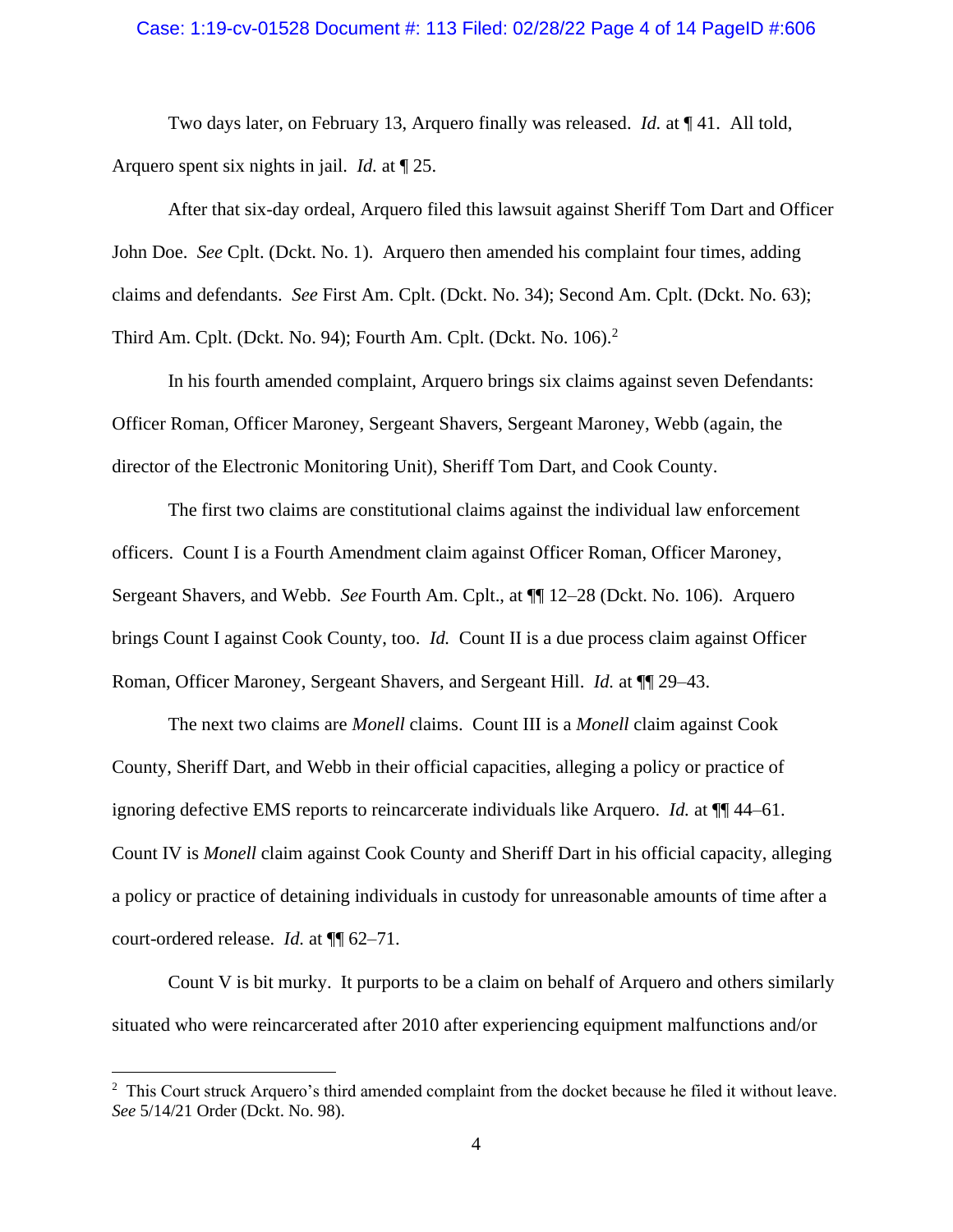#### Case: 1:19-cv-01528 Document #: 113 Filed: 02/28/22 Page 5 of 14 PageID #:607

false violation alerts. *Id.* at  $\P$  72–90. But Count V doesn't pin down what constitutional provision is at issue. The only exception is a passing reference to the "substantive and procedural due process rights of the Class." *Id.* at ¶ 80(h).

Count VI seeks indemnification from Cook County for the claims against Sergeants Shavers and Hill and Officers Roman and Maroney. *Id.* at ¶¶ 91–93.

Defendants moved to dismiss Counts II, III, IV, and VI. *See* Defs.' Mtn. to Dismiss (Dckt. No. 107).

### **Legal Standard**

A motion to dismiss under Rule 12(b)(6) challenges the sufficiency of the complaint, not the merits of the case. *See* Fed. R. Civ. P. 12(b)(6); *Gibson v. City of Chicago*, 910 F.2d 1510, 1520 (7th Cir. 1990). In considering a motion to dismiss, the Court must accept as true all wellpleaded facts in the complaint and draw all reasonable inferences in the plaintiff's favor. *See AnchorBank, FSB v. Hofer*, 649 F.3d 610, 614 (7th Cir. 2011). To survive, the complaint must give the defendants fair notice of the basis for the claim, and it must be facially plausible. *See Ashcroft v. Iqbal*, 556 U.S. 662, 678 (2009); *see also Bell Atl. Corp. v. Twombly*, 550 U.S. 544, 555 (2007). "A claim has facial plausibility when the plaintiff pleads factual content that allows the court to draw the reasonable inference that the defendant is liable for the misconduct alleged." *Iqbal*, 556 U.S. at 678.

#### **Analysis**

# **I. Due Process (Count II)**

In Count II, Arquero alleges that Officers Roman and Maroney, at the direction of Sergeants Shavers and Hill, reincarcerated him without due process in violation of the Fourteenth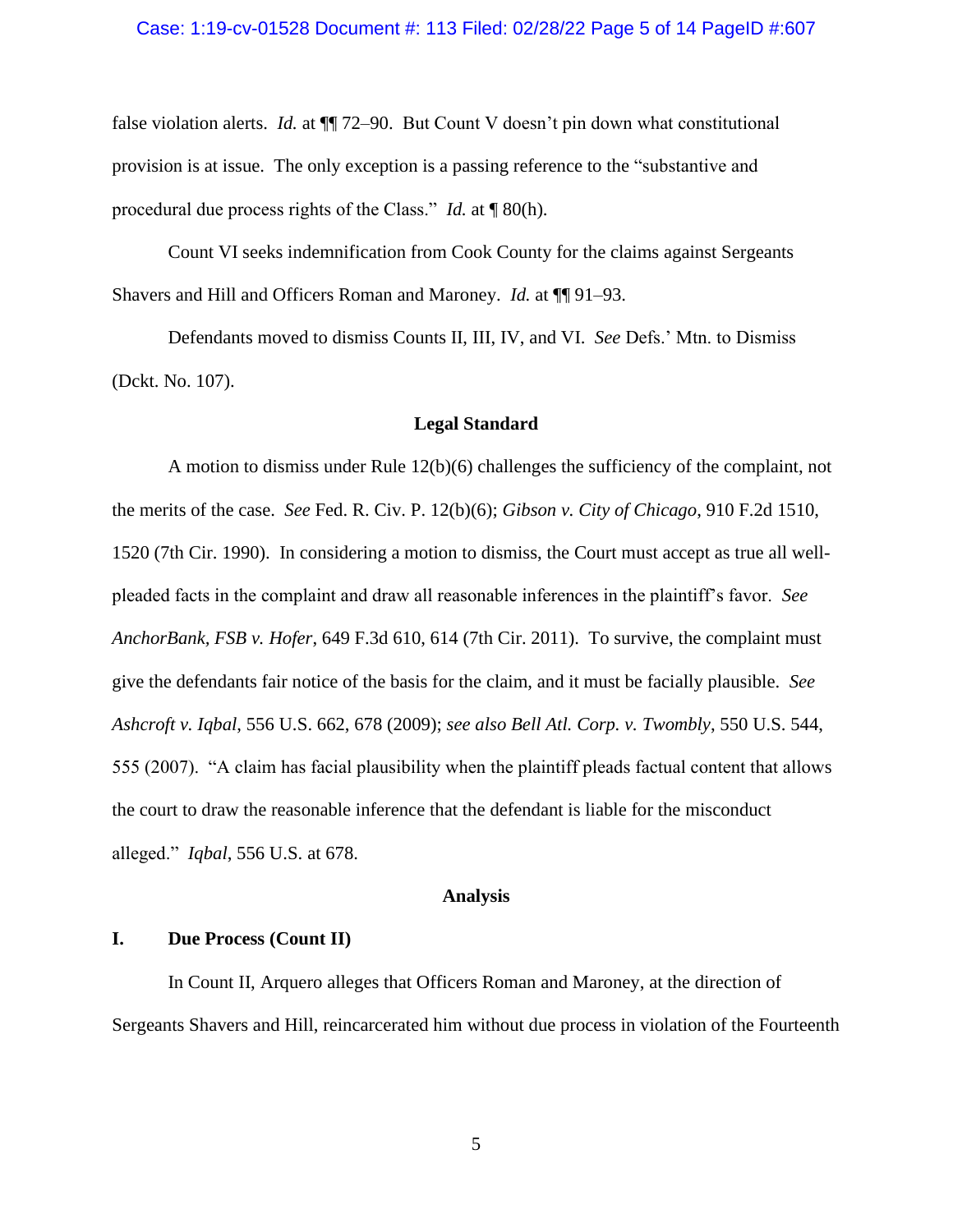### Case: 1:19-cv-01528 Document #: 113 Filed: 02/28/22 Page 6 of 14 PageID #:608

Amendment.<sup>3</sup> He claims that he was "subjected to an unlawful reduction in freedom" that caused him to suffer "emotional distress, fear, anxiety, pain, and monetary expenses." *See*  Fourth Am. Cplt., at ¶ 43 (Dckt. No. 106).

Arquero is suing under the wrong amendment. He was a pretrial detainee when the offices reincarcerated him. The Seventh Circuit has explained that the Fourth Amendment – not the Fourteenth Amendment – governs any claim for wrongful pretrial detention. *See Lewis v. City of Chicago*, 914 F.3d 472, 479 (7th Cir. 2019) ("[A]ll § 1983 claims for wrongful pretrial detention – whether based on fabricated evidence or some other defect – sound in the Fourth Amendment."); *see also id.* at 478 ("It's now clear that a  $\S$  1983 claim for unlawful pretrial detention rests *exclusively* on the Fourth Amendment.") (emphasis in original); *Camm v. Faith*, 937 F.3d 1096, 1105 (7th Cir. 2019).

Arquero responds with artful repackaging. He argues that Count II is not about wrongful pretrial detention; it is about a change in his conditions of confinement. *See* Pl.'s Resp. to Defs.' Mtn. to Dismiss, at 3 (Dckt. No. 109). As he sees it, "Defendants unjustly and improperly subjected Arquero to a severely restricted *condition* of custody when he was detained in jail for several days, instead of remaining in custody on electronic monitoring." *Id.* (emphasis added). And because conditions of confinement claims can arise under the Fourteenth Amendment, his claim is properly under the Fourteenth Amendment. *Id.*

A conditions of confinement claim can sound in the Fourteenth Amendment. The Due Process Clause prohibits conditions that amount to punishment of a pretrial detainee for the

<sup>&</sup>lt;sup>3</sup> Arquero seems to argue that his due process rights were also violated when he informed "John Doe Defendants" about his release order, but "John Does dismissed his pleas" and Arquero remained in jail for two more days. *See* Fourth Am. Cplt., at ¶¶ 40–41 (Dckt. No. 106). There are no John Doe defendants in this case, and the four named Defendants in Count II (Shavers, Hill, Maroney, and Roman) are, obviously, not John Doe. So any due process claim based on Arquero's two days in jail – after he informed an unknown individual about his release order – is dismissed.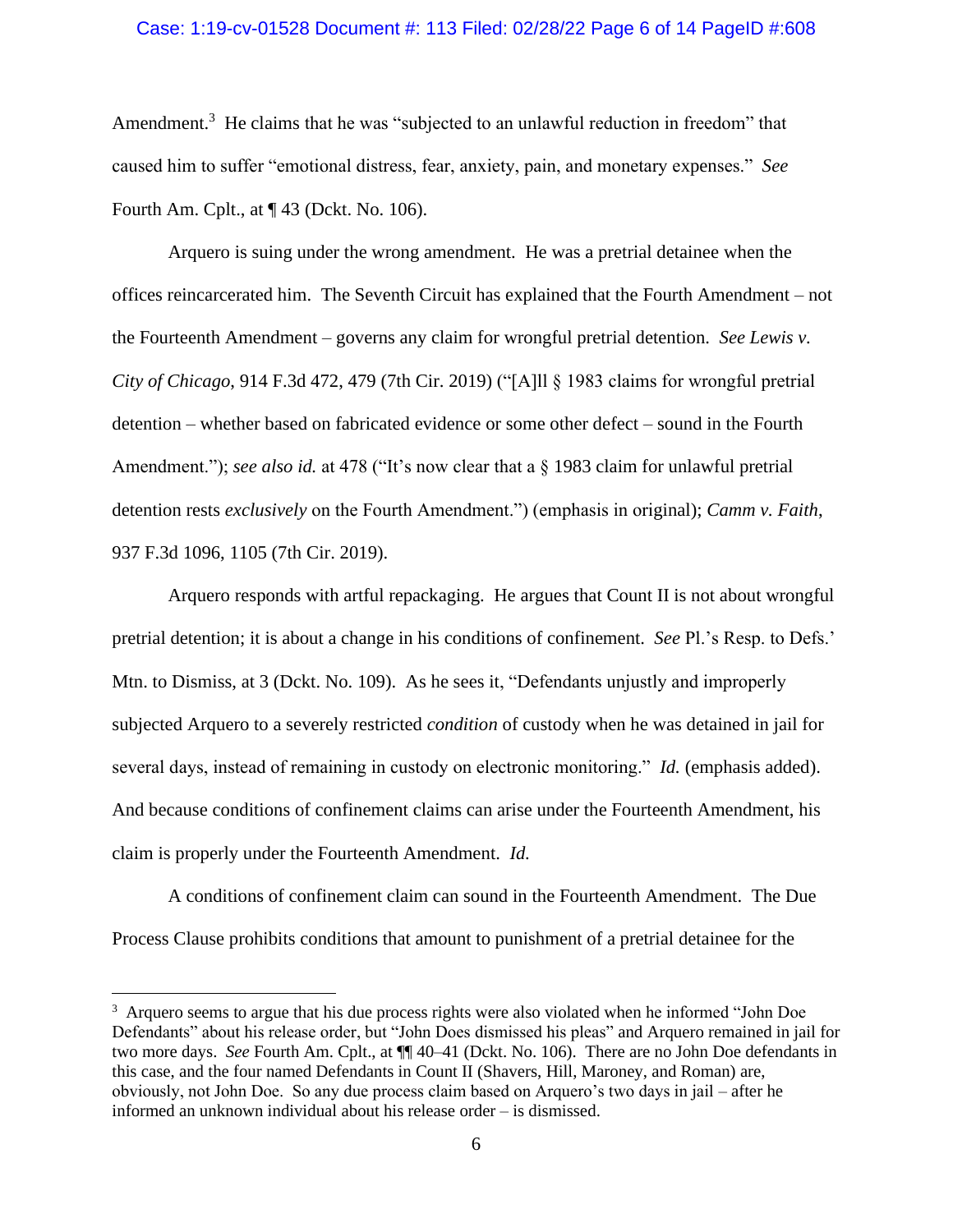### Case: 1:19-cv-01528 Document #: 113 Filed: 02/28/22 Page 7 of 14 PageID #:609

crime, because a pretrial detainee can't be punished. Trial first, punishment later (if at all). *See Bell v. Wolfish*, 441 U.S. 520, 535 (1979) ("For under the Due Process Clause, a detainee may not be punished prior to an adjudication of guilt in accordance with due process of law."). So courts analyze a pretrial detainee's claim of unconstitutional conditions of confinement under the Due Process Clause. *See Smith v. Dart*, 803 F.3d 304, 309 (7th Cir. 2015).

But the Seventh Circuit has rejected attempts to repackage a wrongful detention claim as a conditions of confinement claim. *See Williams v. Dart*, 967 F.3d 625, 632 (7th Cir. 2020). In *Williams*, the plaintiffs were released to home confinement subject to electronic monitoring, but they were wrongfully kept in jail. The Seventh Circuit held that the complaint was "not really about the conditions of their confinement in the Sheriff's jail, but the fact of their confinement." *Id.* The plaintiffs did not take issue with "conditions in the Sheriff's jail, nor the state's authority to imprison them pending trial as a general matter." *Id.* Instead, they challenged "the fact of their detention as unreasonable under the circumstances." *Id.*

The fact of confinement is not a *condition* of confinement. Otherwise, a conditions of confinement claim would become a backdoor route to tunnel into the courthouse and challenge the fact of confinement through the Fourteenth Amendment. The Seventh Circuit closed that door to pretrial detainees in *Lewis*. The Fourth Amendment is the way to go if a pretrial detainee wants to challenge the fact of pretrial incarceration.

So too here. Arquero is not challenging the conditions of Cook County Jail. He is challenging the fact that he went there at all. The case is about whether law enforcement should have hauled him off to jail, not about what things were like once he got there. He is challenging the fact of his confinement, not the conditions of his confinement, so he has no Fourteenth Amendment claim. *Id.*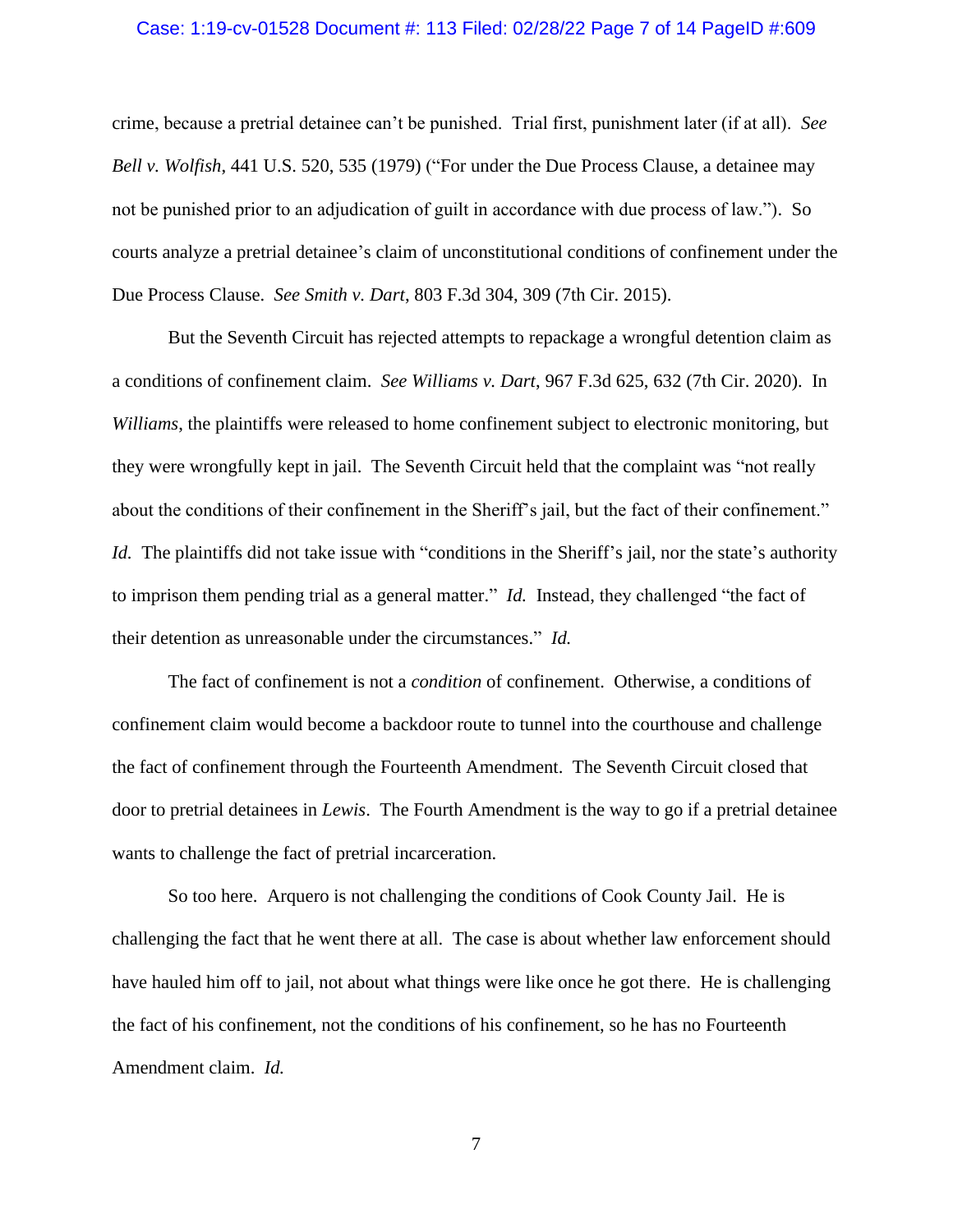Arquero's claim under the Fourteenth Amendment is dismissed.

# **II.** *Monell* **(Counts III & IV)**

The next two counts are *Monell* claims. In Count III, Arquero brings a Fourth Amendment claim against Cook County and against Webb and Sheriff Dart in their official capacities. Arquero alleges that Defendants continue to reincarcerate pretrial detainees for movement violations, despite knowing about widespread problems with the equipment. *See* Fourth Am. Cplt., at ¶¶ 44–61 (Dckt. No. 106). Count IV is another Fourth Amendment claim against Cook County and against Sheriff Dart in his official capacity. Arquero claims that it took too long – two days – to release him from custody once the court ordered his release. *Id.* at  $\P\P$  62–71.

"[A]n official capacity suit is another way of pleading an action against an entity of which the officer is an agent." *Sow v. Fortville Police Dep't*, 636 F.3d 293, 300 (7th Cir. 2011). So Arquero is, in effect, suing the Sheriff's Department and Cook County in both Counts. *See Bertha v. Hain*, 787 F. App'x 334, 339 (7th Cir. 2019) (explaining that "the County remains a proper defendant because state law requires it to pay a judgment entered against a sheriff in his official capacity"); *Wilson v. Cook County*, 2020 WL 5642945, at \*3 n.3 (N.D. Ill. 2020) (noting that Cook County "must remain a party for indemnification purposes to the extent that any claims proceed against . . . Dart").

A municipality or other local government entity, like the Sheriff's Department, is not vicariously liable for the constitutional torts of its employees. *See Monell v. Dep't of Soc. Servs.*, 436 U.S. 658, 691–94 (1978). But a municipality "may be held liable for its own violations of the federal Constitution and laws." *See First Midwest Bank Guardian of Est. of LaPorta v. City of Chicago*, 988 F.3d 978, 986 (7th Cir. 2021).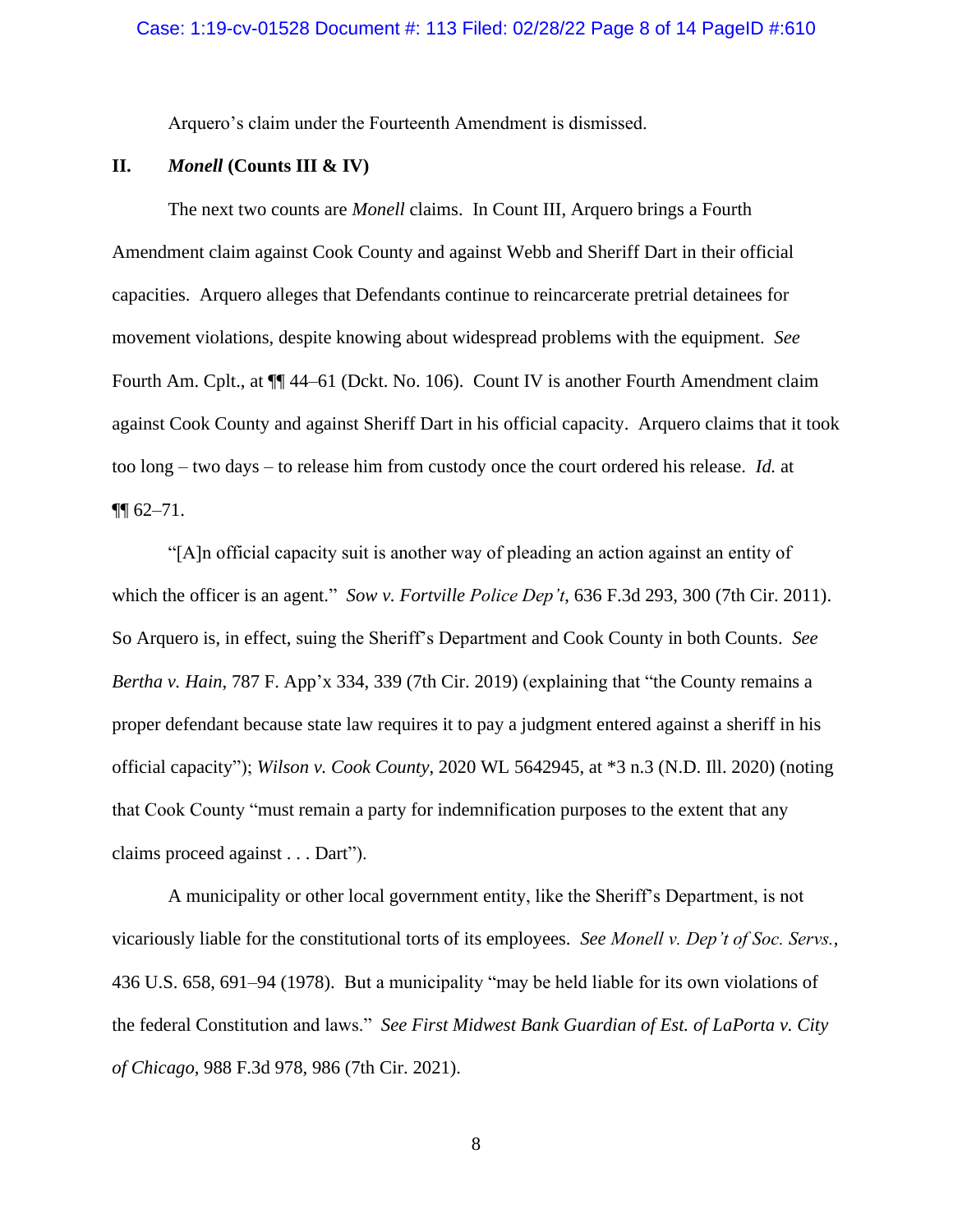#### Case: 1:19-cv-01528 Document #: 113 Filed: 02/28/22 Page 9 of 14 PageID #:611

Three scenarios can give rise to municipal liability under section 1983: "(1) an express policy that causes a constitutional deprivation when enforced; (2) a widespread practice that is so permanent and well-settled that it constitutes a custom or practice; or (3) an allegation that the constitutional injury was caused by a person with final policymaking authority." *Id.*; *see also Thomas v. Cook Cnty. Sheriff's Dep't*, 604 F.3d 293, 303 (7th Cir. 2010). "In other words, to maintain a § 1983 claim against a municipality, one must establish the requisite culpability (a 'policy or custom' attributable to municipal policymakers) and the requisite causation (the policy or custom was the 'moving force' behind the constitutional deprivation)." *Gable v. City of Chicago*, 296 F.3d 531, 537 (7th Cir. 2002).

Arquero brings both of his *Monell* claims under the second theory, meaning widespread practices or customs. To prevail, Arquero must show that the practices were "so pervasive that acquiescence on the part of policymakers was apparent and amounted to a policy decision." *See Phelan v. Cook County*, 463 F.3d 773, 790 (7th Cir. 2006), *overruled on other grounds by Ortiz v. Werner Enters., Inc.*, 834 F.3d 760 (7th Cir. 2016); *see also Gable*, 296 F.3d at 537.

There is no bright-line rule defining a widespread custom or practice, but "it is clear that a single incident – or even three incidents – do not suffice." *See Wilson v. Cook County*, 742 F.3d 775, 780 (7th Cir. 2014). The other incidents also need to be sufficiently similar to support an inference of a broader pattern. *See, e.g.*, *Howell v. Wexford Health Sources, Inc.*, 2021 WL 405006, at \*3 (7th Cir. 2021) (explaining that "the comparator[s] need not be perfect" but the "similarities" must be sufficient to "show a widespread practice"); *Tillman v. Burge*, 813 F. Supp. 2d 946, 978 (N.D. Ill. 2011).

*Monell* claims are not subject to a heightened pleading standard. *See Est. of Sims ex rel. Sims v. County of Bureau*, 506 F.3d 509, 514 (7th Cir. 2007). Rule 8(a)(2) requires only "a short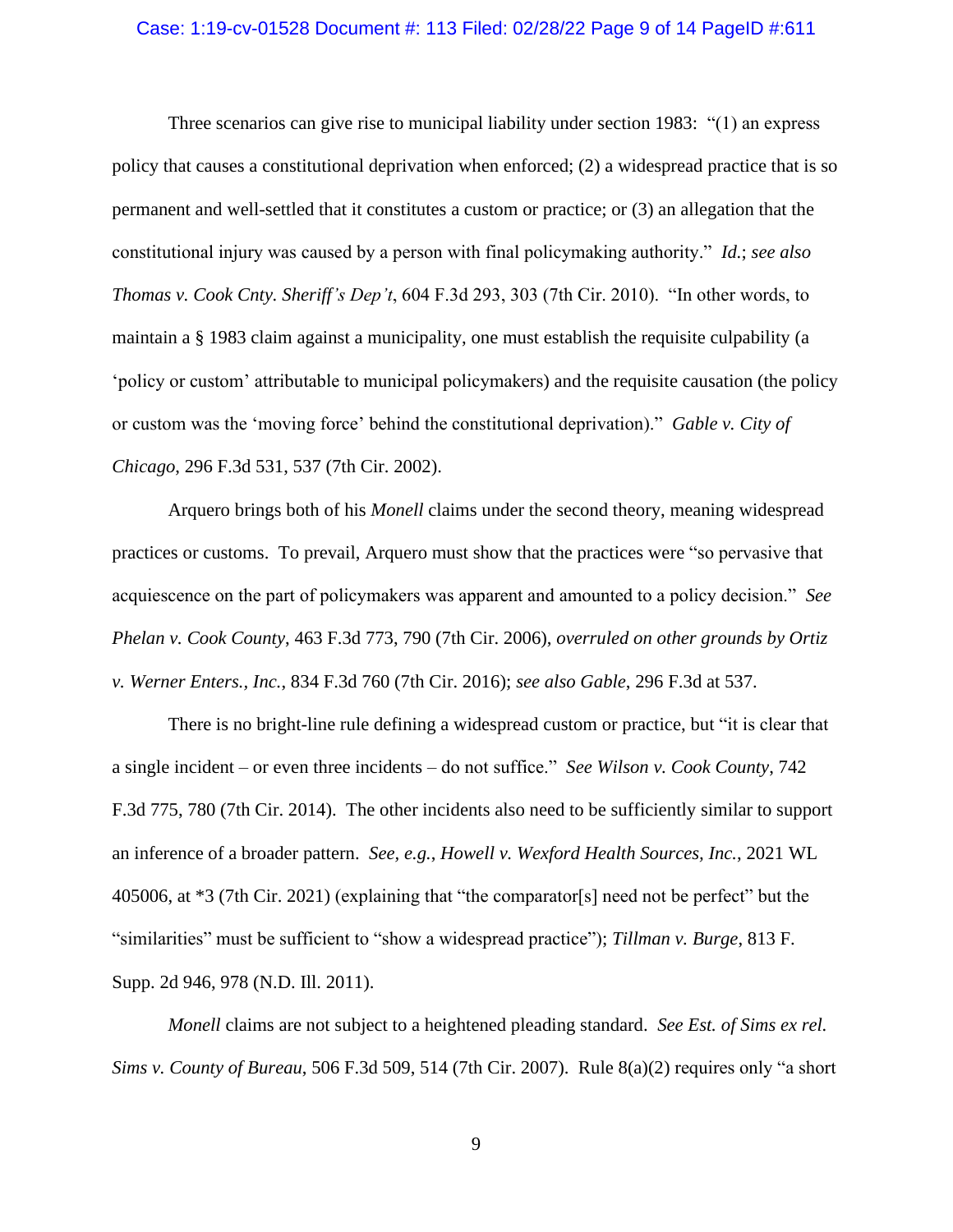#### Case: 1:19-cv-01528 Document #: 113 Filed: 02/28/22 Page 10 of 14 PageID #:612

and plain statement of the claim showing that the pleader is entitled to relief." *See* Fed. R. Civ. P. 8(a)(2). That said, conclusory allegations and formulaic recitations of the elements of *Monell*  liability aren't enough. *See Iqbal*, 556 U.S. at 678–79; *Brooks v. Ross*, 578 F.3d 574, 582 (7th Cir. 2009); *see also Porter v. Bd. of Educ. of City of Chicago*, 2018 WL 1942671, at \*8 (N.D. Ill. 2018) ("Bare assertions that such policies existed, without more, will not suffice.").

Arquero's first *Monell* theory is that the Cook County Sheriff's Department has a policy or practice of ignoring defective EMS reports and reincarcerating individuals based on false movement violations. *See* Fourth Am. Cplt., at ¶¶ 52, 56 (Dckt. No. 106). The complaint states that the Sheriff's Department was aware of other individuals, in addition to Arquero, who were reincarcerated for false movement violations under the EMS. *Id.* at ¶¶ 55–56.

Defendants argue that Arquero has alleged only legal conclusions without any factual content. *See, e.g.*, *Peterson v. City of Chicago*, 2015 WL 13882814, at \*3 (N.D. Ill. 2015) (explaining that "'boilerplate' statements that repeat the elements of a *Monell* claim without any further factual content have been dismissed for failure to state a claim") (collecting cases); *Winchester v. Marketti*, 2012 WL 2076375, at \*4 (N.D. Ill. 2012) ("What is fatal to the *Monell* claims is that Plaintiff makes no attempt to plead a pattern of similar constitutional violations with any degree of factual specificity."). Defendants call out the complaint for including "virtually no factual support" for his claim of a widespread practice. *See* Defs.' Mtn. to Dismiss, at 12 (Dckt. No. 107).

But a plaintiff does not have to come forward with facts proving a widespread practice at the pleading stage – he need only state a plausible claim for relief. *See Shields v. City of Chicago*, 2018 WL 1138553, at \*4 (N.D. Ill. 2018) ("[T]he City's arguments that Plaintiff's allegations do not 'establish' the existence of a widespread policy are misplaced because at this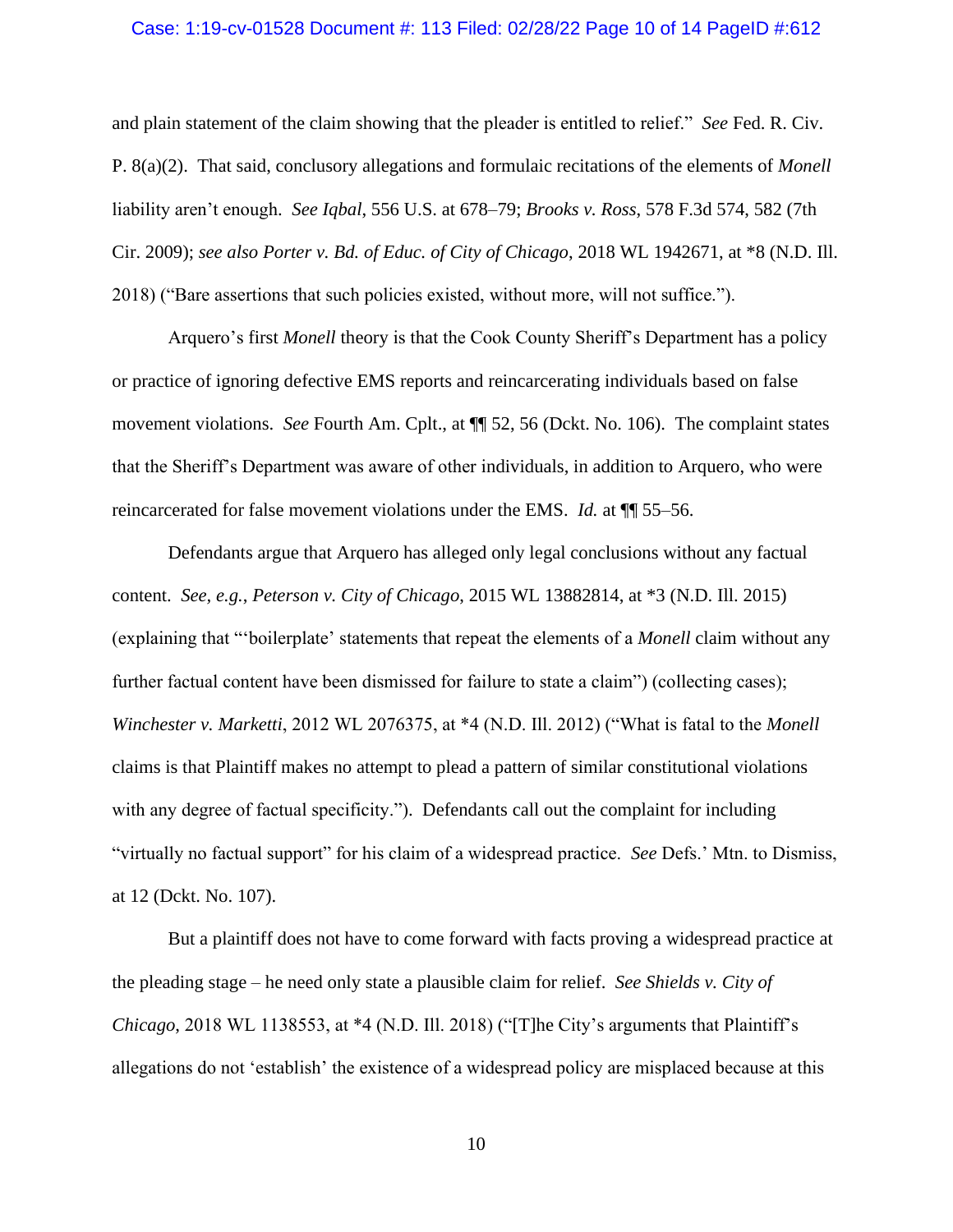#### Case: 1:19-cv-01528 Document #: 113 Filed: 02/28/22 Page 11 of 14 PageID #:613

stage of the proceedings, the Court must determine whether Plaintiff has stated a plausible claim for relief, not that he has 'established' or 'proven' his claims.").

Arquero's response brief came forward with facts not found in his complaint. The complaint includes a sentence about what happened to other people, albeit at a high level of generality. The complaint asserts that, after he went to jail, "he became acquainted with several other individuals who were incarcerated without cause because of Defendants' custom, policy, and practice." *See* Fourth Am. Cplt., at ¶ 58 (Dckt. No. 106). But in his response brief, Arquero added more granularity, alleging that he knows of "at least seven individuals, besides Arquero, who Defendant Dart reincarcerated for baseless electronic monitoring violations." *See* Pl.'s Resp. to Defs.' Mtn. to Dismiss, at 8 (Dckt. No. 109).

Offering new facts in a response brief – meaning facts not found in the complaint itself – isn't ideal. It creates a moving target. And it can create unnecessary motion practice, too. It puts defendants in the position of challenging the adequacy of a complaint, only to have the rug pulled out from under them later when they learn new facts in a response brief. If a pleading would fail without "Fact X," then presumably "Fact X" should appear in the complaint itself.

But pleading standards can be loose, and they're loosened by allowing plaintiffs to defend a complaint with new facts that aren't in the complaint. There is case law supporting the notion that courts can consider facts offered in a response brief about a motion to dismiss, even though the facts don't appear in the complaint itself. *See Help At Home Inc. v. Med. Cap., LLC*, 260 F.3d 748, 752–53 (7th Cir. 2001) ("'A plaintiff need not put all of the essential facts in the complaint;' he may add them by affidavit or brief in order to defeat a motion to dismiss if the facts are consistent with the allegations of the complaint.") (citation omitted). But there's a hitch: the new facts must be "'consistent with the well-pleaded complaint.'" *See Dixon v.*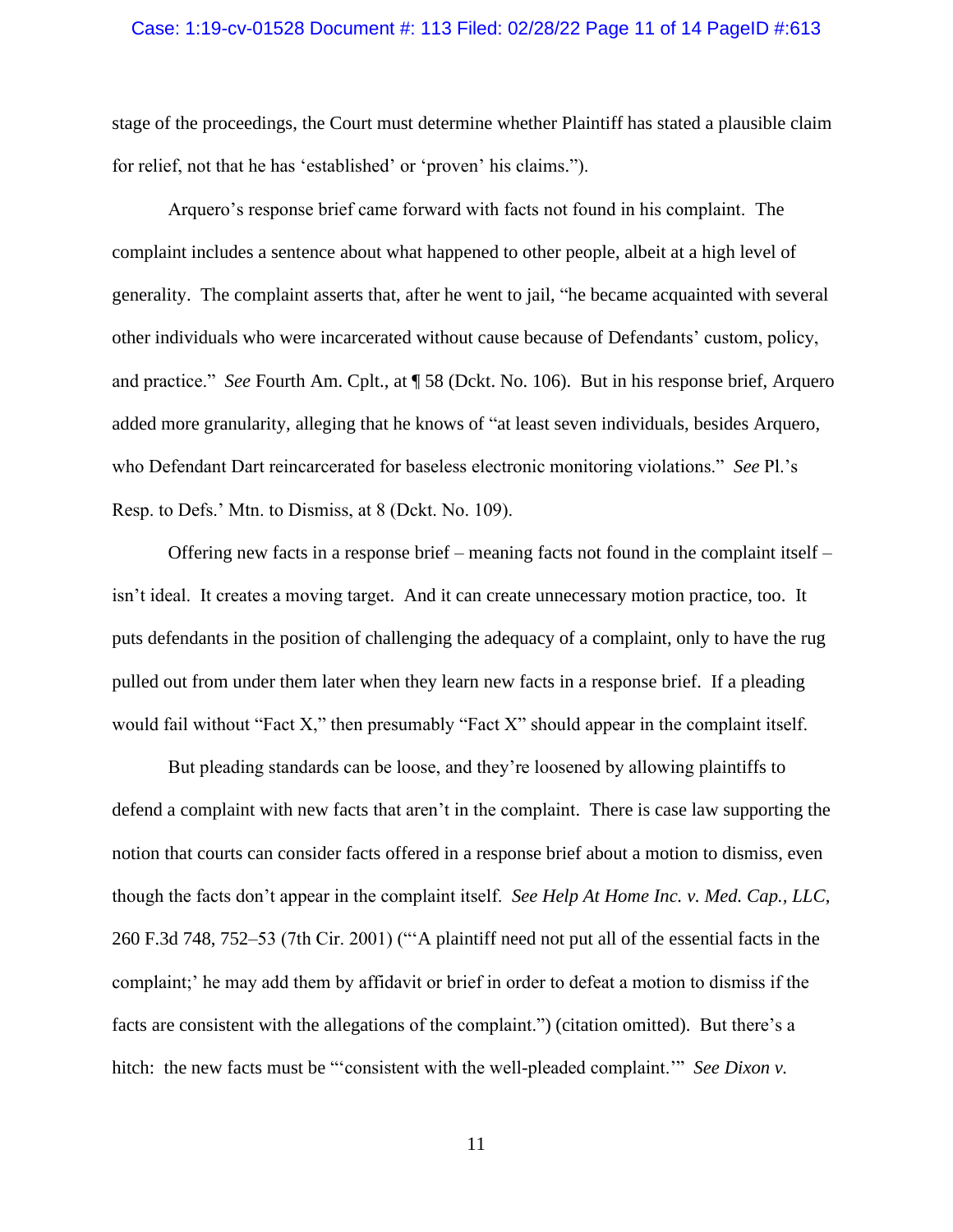#### Case: 1:19-cv-01528 Document #: 113 Filed: 02/28/22 Page 12 of 14 PageID #:614

*County of Cook*, 819 F.3d 343, 349 (7th Cir. 2016) (quoting *Reynolds v. CB Sports Bar, Inc.*, 623 F.3d 1143, 1147 (7th Cir. 2010)); *see also Jones v. Hunt*, 2020 WL 814912, at \*2 (N.D. Ill. 2020); *but see Alcorn v. City of Chicago*, 2018 WL 3614010, at \*16 (N.D. Ill. 2018) ("Plaintiff alleges these new facts for the first time in the Response and, therefore, they are not properly before the Court at this stage."). Part of the rationale may be that a plaintiff could easily amend the complaint to add the new facts. *See* Fed. R. Civ. P. 15(a)(2).

Taking into account the facts in the response brief, Arquero has alleged enough to state a *Monell* claim about a widespread practice of reincarcerating pretrial detainees based on faulty equipment. He points to his own experience. And he contends that more than half a dozen people experienced the same thing. Based on that sample, a reasonable inference is that there might be a lot more cases of faulty equipment. Maybe that inference won't pan out, but time will tell (after discovery).

Arquero's allegations are not "[t]hreadbare recitals of the elements of a cause of action, supported by mere conclusory statements." *See Iqbal*, 556 U.S. at 678. While Arquero will need to support his allegations in discovery, they suffice at the pleading stage to state a *Monell* claim. *See Barwicks v. Dart*, 2016 WL 3418570, at \*4 (N.D. Ill. 2016) (explaining that, at the motion to dismiss stage, "[p]laintiff need only *allege* a pattern or practice, not put forth the full panoply of evidence from which a reasonable factfinder could conclude such a pattern exists.") (emphasis in original). The Court denies Defendants' motion to dismiss Count III.

Arquero's second *Monell* theory does not fare as well. In Count IV, he alleges that the Sheriff's Department has a policy or practice of holding individuals in custody after their courtordered release dates. *See* Fourth Am. Cplt., at ¶ 67 (Dckt. No. 106). But, unlike his first theory, Arquero does not allege any other similar instances in addition to his own experience. Instead,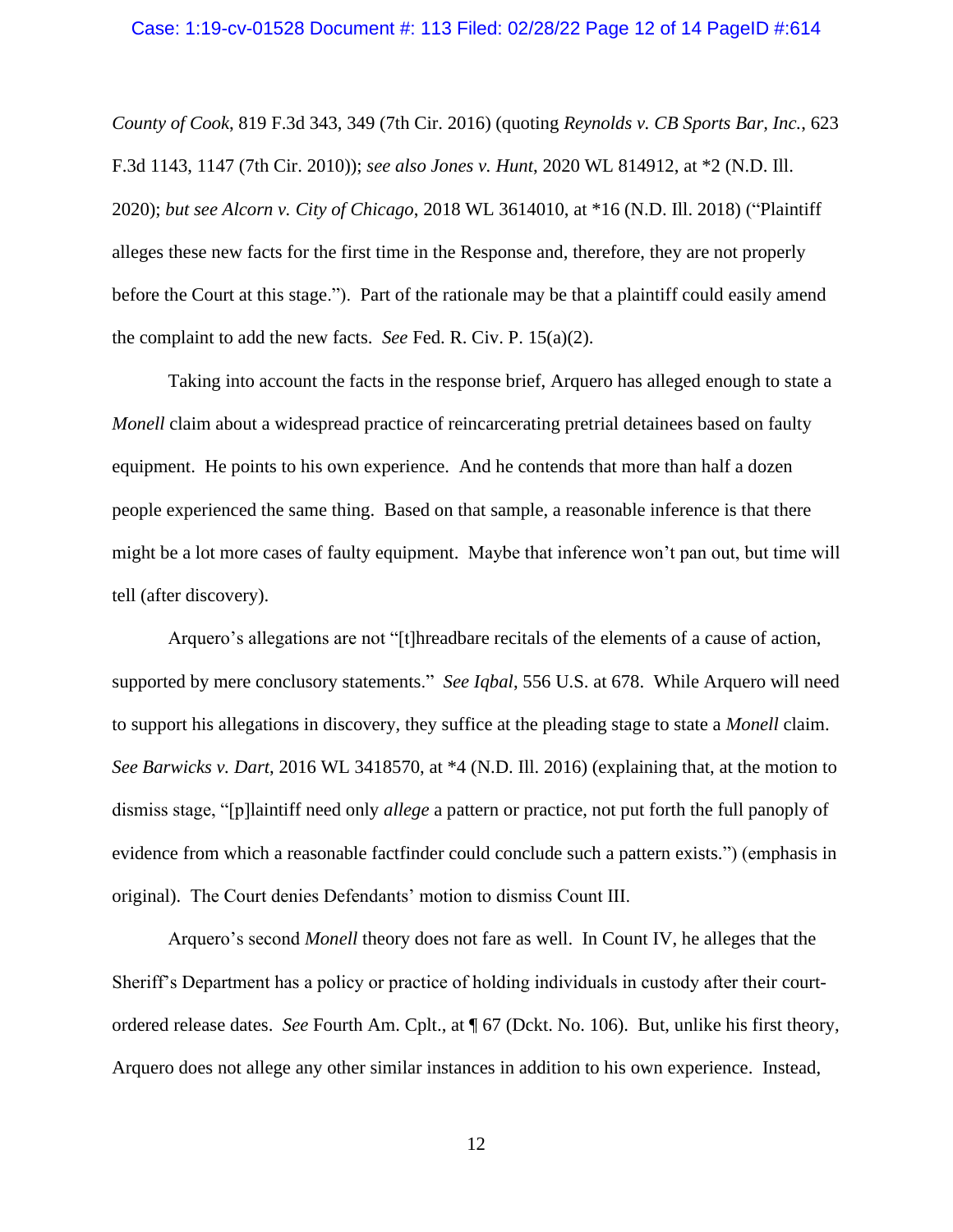#### Case: 1:19-cv-01528 Document #: 113 Filed: 02/28/22 Page 13 of 14 PageID #:615

he cites to four lawsuits against the Sheriff's Department for a policy or practice of detaining individuals beyond their release date. *Id.* at ¶ 68. Those allegations won't do.

First, the existence of other lawsuits, without more, does not shed much light on the underlying facts. *See Iqbal*, 556 U.S. at 678 (requiring "factual content"). A lawsuit is an allegation. So pointing to other lawsuits simply establishes that other people have made accusations against Cook County. *See Hamilton v. Oswego Cmty. Unit Sch. Dist. 308*, 2021 WL 767619, at \*11 (N.D. Ill. 2021) ("The existence of another lawsuit is not enough to state a claim that a defendant maintains a widespread practice.").

Second, while it is not impossible for a plaintiff to establish a widespread practice or custom based on his own experience, it is "necessarily more difficult" to do so. *Grieveson v. Anderson*, 538 F.3d 763, 774 (7th Cir. 2008). A plaintiff must allege that "there is a true municipal policy at issue, not a random event." *Id.* (citation omitted). "Courts in this District regularly dismiss *Monell* claims where the plaintiff has failed to allege instances other than that from which he suffered." *Carmona v. City of Chicago*, 2018 WL 306664, at \*2 (N.D. Ill. 2018); *see also Arita v. Wexford Health Sources, Inc.*, 2016 WL 6432578, at \*2 (N.D. Ill. 2016) (rejecting a *Monell* claim because plaintiff's own experiences were the only allegations of misconduct); *Taylor v. Wexford Health Sources, Inc.*, 2016 WL 3227310, at \*4 (N.D. Ill. 2016) (same).

Arquero's reliance on his own experience is insufficient to plead his second *Monell* theory. He has not alleged facts allowing the Court to draw the reasonable inference that the municipality "maintains the problematic policy or practice in question." *See McCauley v. City of Chicago*, 671 F.3d 611, 616 (7th Cir. 2011). He also fails to plead facts showing the requisite causation, meaning that the alleged policy of keeping detainees past their court-ordered release